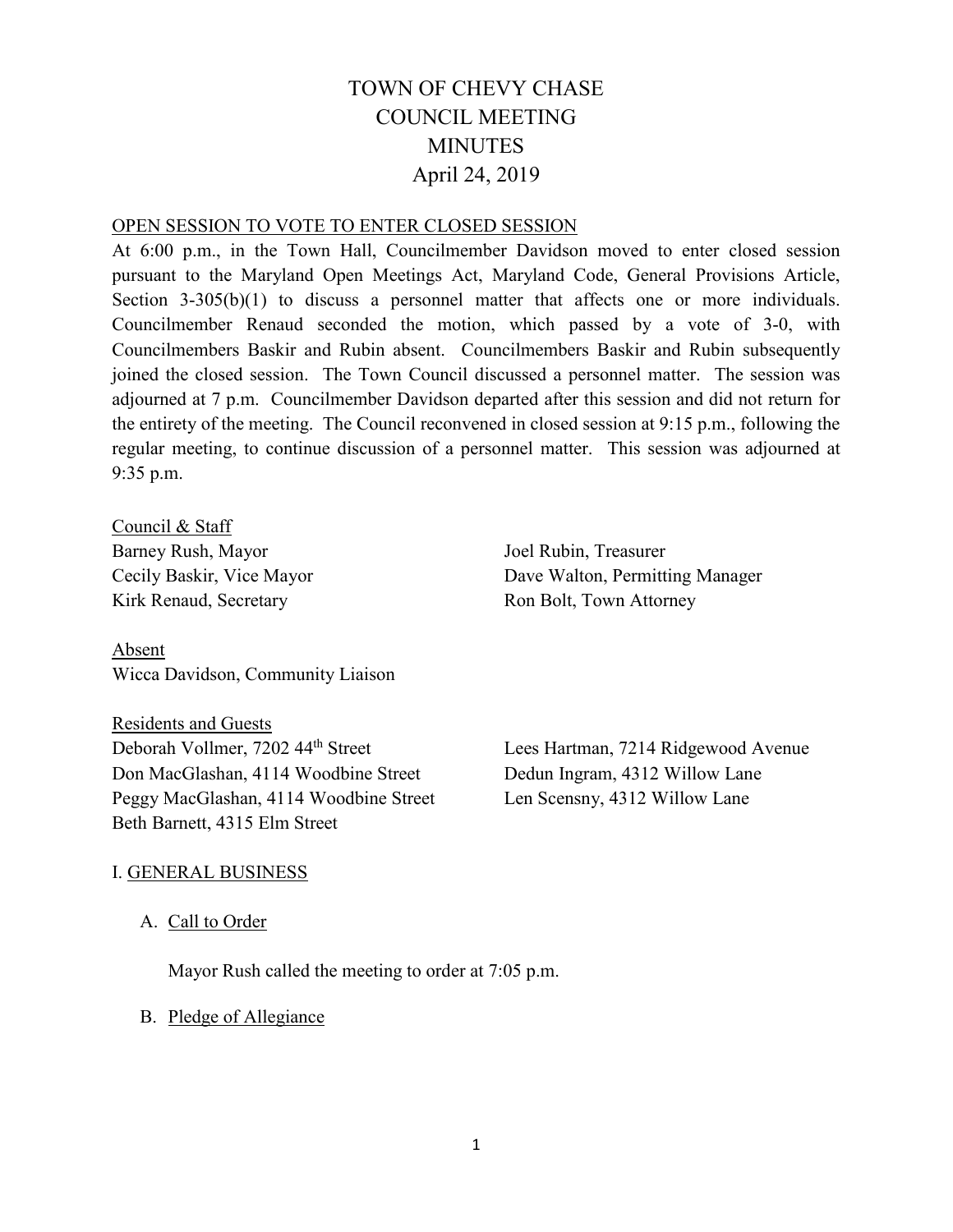# C. Approval of Minutes

Councilmember Baskir moved to approve the minutes of the March 13 Council Meeting; March 20 Work Session; April 4 Closed Meeting, as amended; April 4 Work Session; and April 4 Council Meeting. Councilmember Rubin seconded the motion, which passed unanimously.

# D. Acceptance of Financial Report

Councilmember Rubin presented the March 2019 financial report. The Council discussed and accepted the report.

# E. Approval of Supplemental Appropriation

Councilmember Renaud moved to approve a supplemental appropriation of \$30,000 to retain an executive search firm to recruit a new Town Manager. Councilmember Baskir seconded the motion, which passed unanimously.

# F. Town Manager's Report

Permitting Manager Dave Walton reported on the initiatives undertaken by staff over the past month.

# G. Public Comments

Dedun Ingram, 4312 Willow Lane, commented on the need for street tree pruning along Town sidewalks.

# II. PUBLIC HEARINGS

# A. Public Hearing on an Ordinance to Amend the Town's Permit Parking Regulations

The Council held a public hearing on an ordinance to amend the Town's permit parking regulations. One resident commented: Beth Barnett, 4315 Elm Street.

The Council discussed the proposed ordinance.

Councilmember Baskir moved to approve the ordinance as amended to clarify language regarding where a guest permit should be displayed in a vehicle. Councilmember Renaud seconded the motion, which passed unanimously.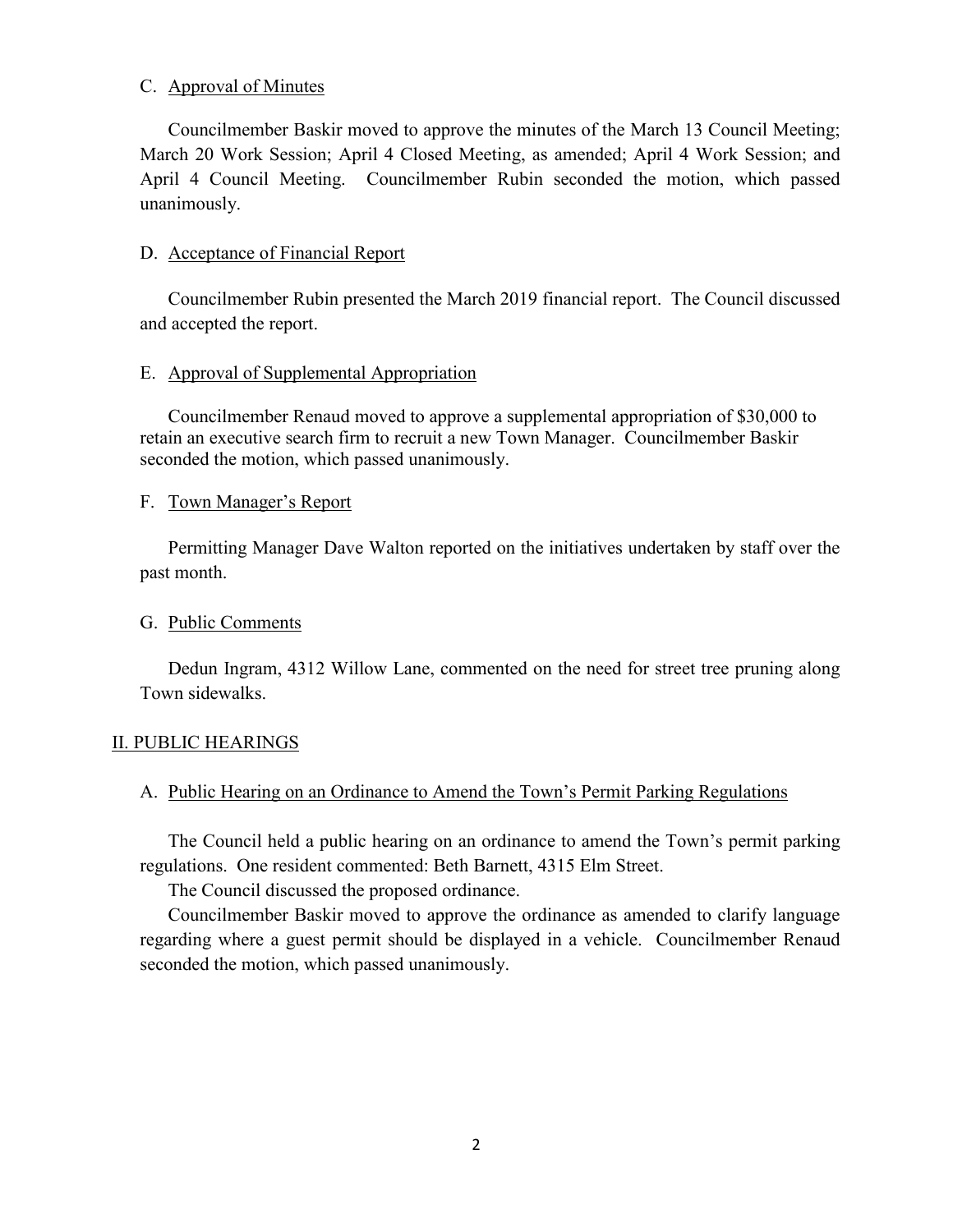# III. COUNCIL ACTIONS

### A. Introduction of an Ordinance to Adopt the FY20 Budget and Tax Rates

Councilmember Rubin moved to introduce an ordinance to adopt the FY20 budget and tax rates. Councilmember Renaud seconded the motion, which passed unanimously.

# B. Approval of a Resolution to Designate Permit Parking on Oak Lane between Leland Street and Ridgewood Avenue

Councilmember Baskir moved to approve a resolution to designate permit parking on Oak Lane between Leland Street and Ridgewood Avenue. Councilmember Renaud seconded the motion, which passed unanimously.

### IV. COUNCIL DISCUSSIONS

### A. Discussion and Possible Introduction of an Ordinance to Amend the Town Building Code

The Council discussed an ordinance to amend the Town building code. Councilmember Renaud moved to introduce the ordinance as amended to correct typographical errors. Councilmember Rubin seconded the motion, which passed unanimously. The Council agreed to send the proposed ordinance to the Montgomery County Council for review, as required by law.

#### B. Zimmerman Park Amenities and Improvements

The Council discussed Zimmerman Park amenities and improvements, including a sustainable garden, a pathway and staircase to East West Highway, and the development of concept master plans for the park.

Councilmember Baskir moved to appropriate \$10,500 for Phase 1 engineering work related to the development of a feasibility study for the proposed stairway and pathway; and to appropriate \$50,500 for Phase 2 engineering work related to the development of detailed documents for permitting and construction. Councilmember Renaud seconded the motion, which passed unanimously.

### C. Project Updates

### 1. East West Highway Safety

The Council discussed East West Highway safety, including lane narrowing, crosswalk signalization, and deployment of temporary speed cameras.